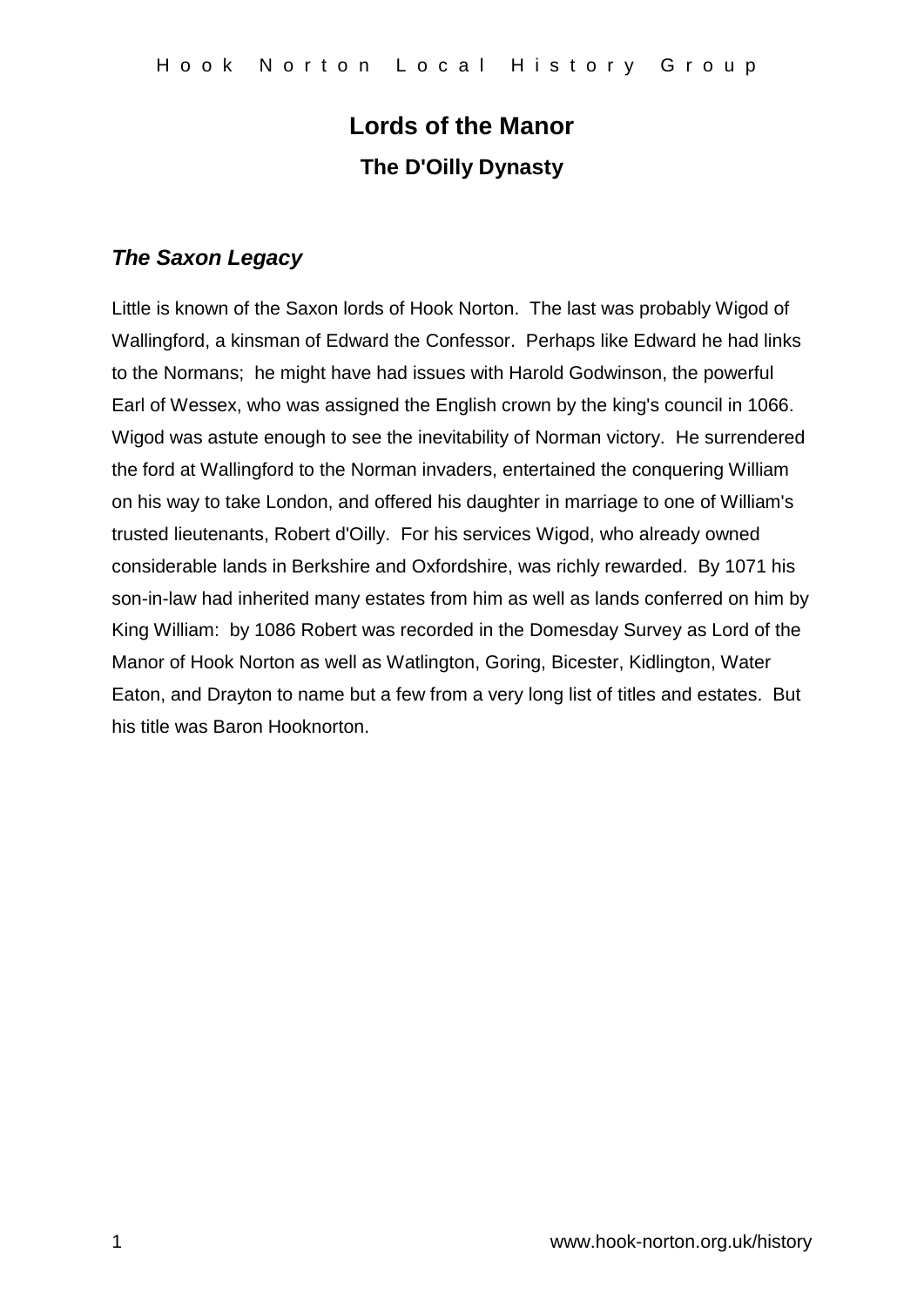### *Robert d'Oilly, first Norman Lord of the Manor*

*…he was so powerful a Man in his time that no one durst oppose him.* William Dugdale, Abbey Rolls

Robert d'Oilly must have been valiant and shrewd. He had proved himself in William of Normandy's wars on the Continent and in England, and was given great rewards and responsibilities in recompense, among them the reinforcement of key sites on the Thames. It is now thought that Robert used existing Saxon defences — but the Normans built in stone. Their castles were intended to dominate the landscape, and the Conqueror's subjects. Robert built a complex motte and bailey fortification in Wallingford and the Castle in Oxford. Ruthlessly, he demolished houses for the new fortifications, and appropriated revenues and land from Abingdon Abbey.



St George's Tower, Oxford Castle © Gill Geering

However, Robert's rapacity was punished by a severe illness and a nightmare in which he was tortured by order of the Virgin Mary: in the very meadow that Robert had taken from the Abbey 'rascally' boys peed on bundles of hay, set them alight and thrust them into his face. His wife suggested he should make amends to the Abbey. He restored the revenues and meadow, and from then on proved himself a good friend to the church.

Robert's legacy to Oxford also includes the collegiate church of St George within the castle, and a stone causeway (Grandpont) constructed to take traffic across the flood plain to the old Oxen Ford that gave the city its name. Much of the fabric of the stone causeway remains today beneath St Aldates and the Abingdon road by Folly Bridge.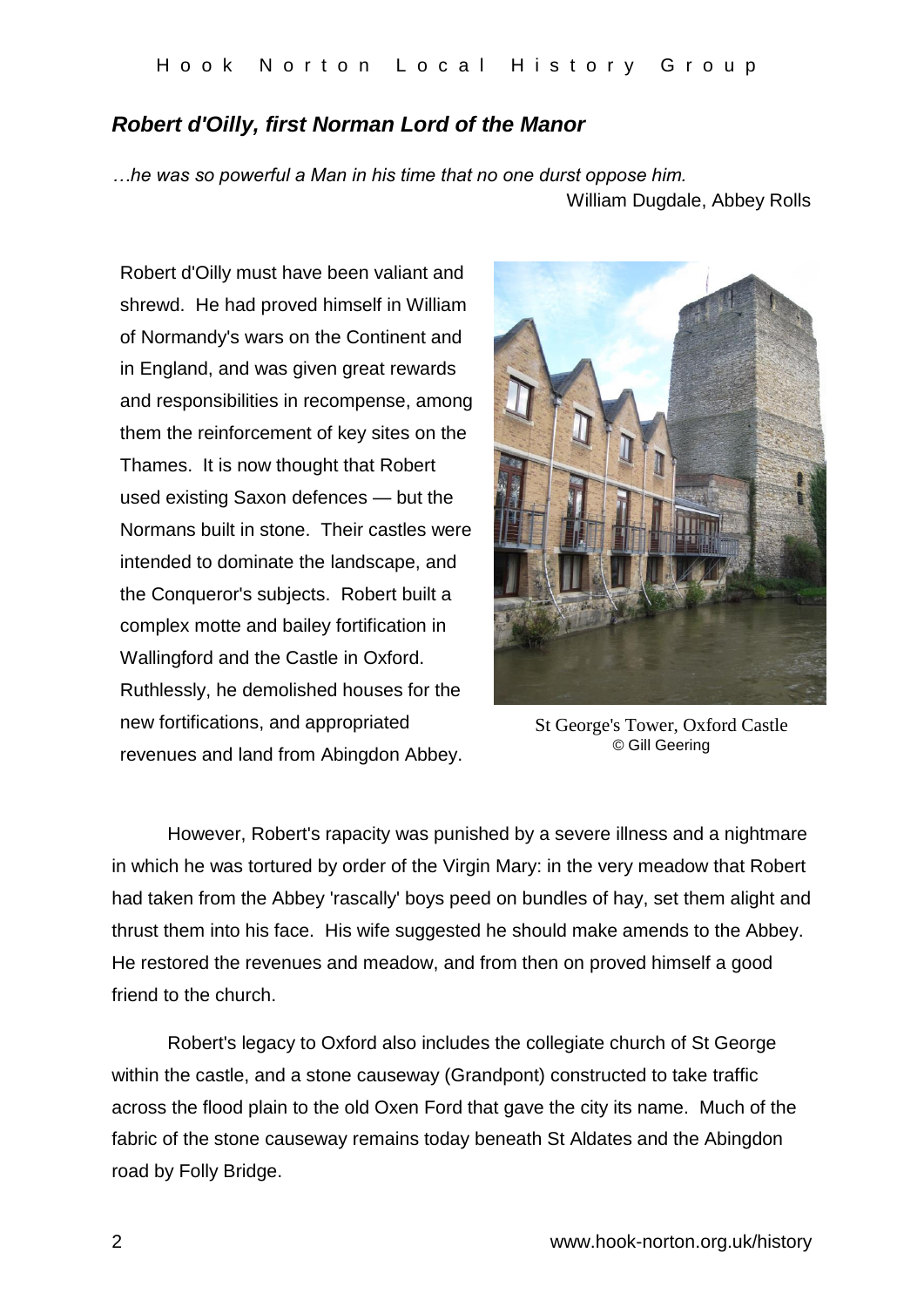It's not clear whether Robert ever spent much time in Hook Norton: he moved to Oxford in 1071. His daughter, Maud, had two sons but both were lepers and barred from succession so after Robert's death in about 1092 (he was buried near the High Altar in Abingdon) his titles passed to his younger brother, Nigel, and through him to Robert II d'Oilly.

### *Robert II d'Oilly*

Robert I d'Oilly made a profitable marriage; his nephew restored his flagging political power by espousing Edith Forne, a former concubine of King Henry I. A nightmare showed Robert I d'Oilly the way to salvation by gifts to Abingdon Abbey. For his nephew, it was his wife's vision that led him in 1129 to found the Church of St Mary at Oseney on the river Thames immediately to the west of Oxford Castle. ("Oseney" is the older spelling: the present-day suburb off the Botley Road is called Osney.)

Edith was persuaded that her dream of chattering magpies could be interpreted as souls in Purgatory needing release: she might well have thought a religious endowment insurance for her own soul. Her dutiful husband gave land to the Augustinian priors of St Mary's but his richest gift was all the churches in his many manors, including St Peter's in Hook Norton. Successive Lords of the Manor continued to make generous gifts to St Mary's which became Oseney Abbey in 1154: it functioned as an independent manor within the parish, owning not only the church and its income but also about a third of the land in Hook Norton. Margaret Dickins, in her "History of Hook Norton", claims that nearly ten per cent of the Abbey's income came from Hook Norton. [See the essays on "Oseney Abbey" in The Ecclesiastical Manor in this section.]

After King Henry's death, Robert aided the Empress Mathilda in her struggle for power against King Stephen. Robert met his death (in about 1142) in the civil war and was buried, not at Oseney, but at Eynsham Abbey to which both he and his uncle had been generous. Edith was buried at Oseney and her effigy showed her in religious robes: close to her tomb was a painting depicting the myth of the magpies.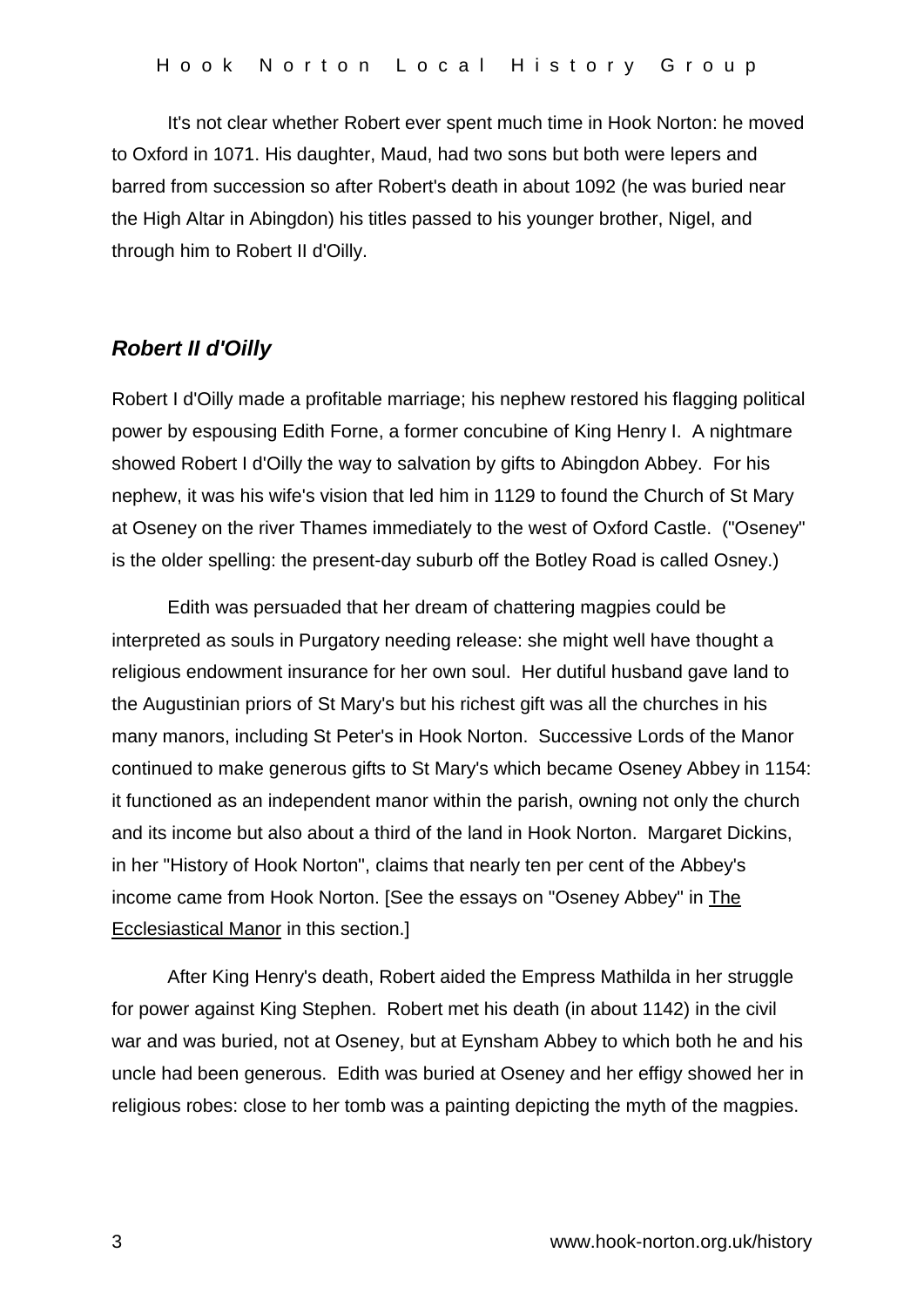## *Henry d'Oilly*

Like his father and uncle before him, Henry held various high offices, including Constable of England and Sheriff of Oxfordshire. He continued the family tradition of making generous donations to religious institutions. Robert I and his brother-in-arms Roger d'Ivry had founded the prestigious collegiate church of St George in Oxford within the castle at Oxford in 1074: by 1130 the church owned the church of St Mary Magdalen in Oxford, substantial tracts of land in Oxfordshire including a virgate (about 30 acres) in Hook Norton and two-thirds of the tithes of the founders' manors (over 60 of them). Henry and d'Ivry's successor, John of St. John, gave St George's to Oseney Priory (later Oseney Abbey) in 1149, a generous gift. Today only the crypt of St George's remains on the castle site. Henry married into the Bohun family and, according to the 17th century antiquary William Dugdale, had his chief seat at Hook Norton.

Henry died in 1163 and was buried at Oseney Abbey.

## *Henry II d'Oilly*

Henry II d'Oilly is said by Margaret Dickins<sup>1</sup> to have been one of the barons who forced King John to grant Magna Carta in 1215. As his mother Maud was the daughter of Henry de Bohun, first Earl of Hereford, and one of the Enforcers of the charter, it seems quite likely that he was there. Because of his participation in the barons' rebellion, his property was confiscated for two years but then restored. He too made a generous endowment to Oseney Abbey – which in turn later bailed him out of debts contracted with moneylenders.

According to Henry,

…since the said canons wanted to be found neither ungrateful nor mean to me, their patron, in my great need, they have given me three hundred marks and rescued me and my lands from the hard hand of David the Jew of Oxford.

 $\overline{1}$ <sup>1</sup> Margaret Dickins, *History of Hook Norton* (Banbury, 1928), p7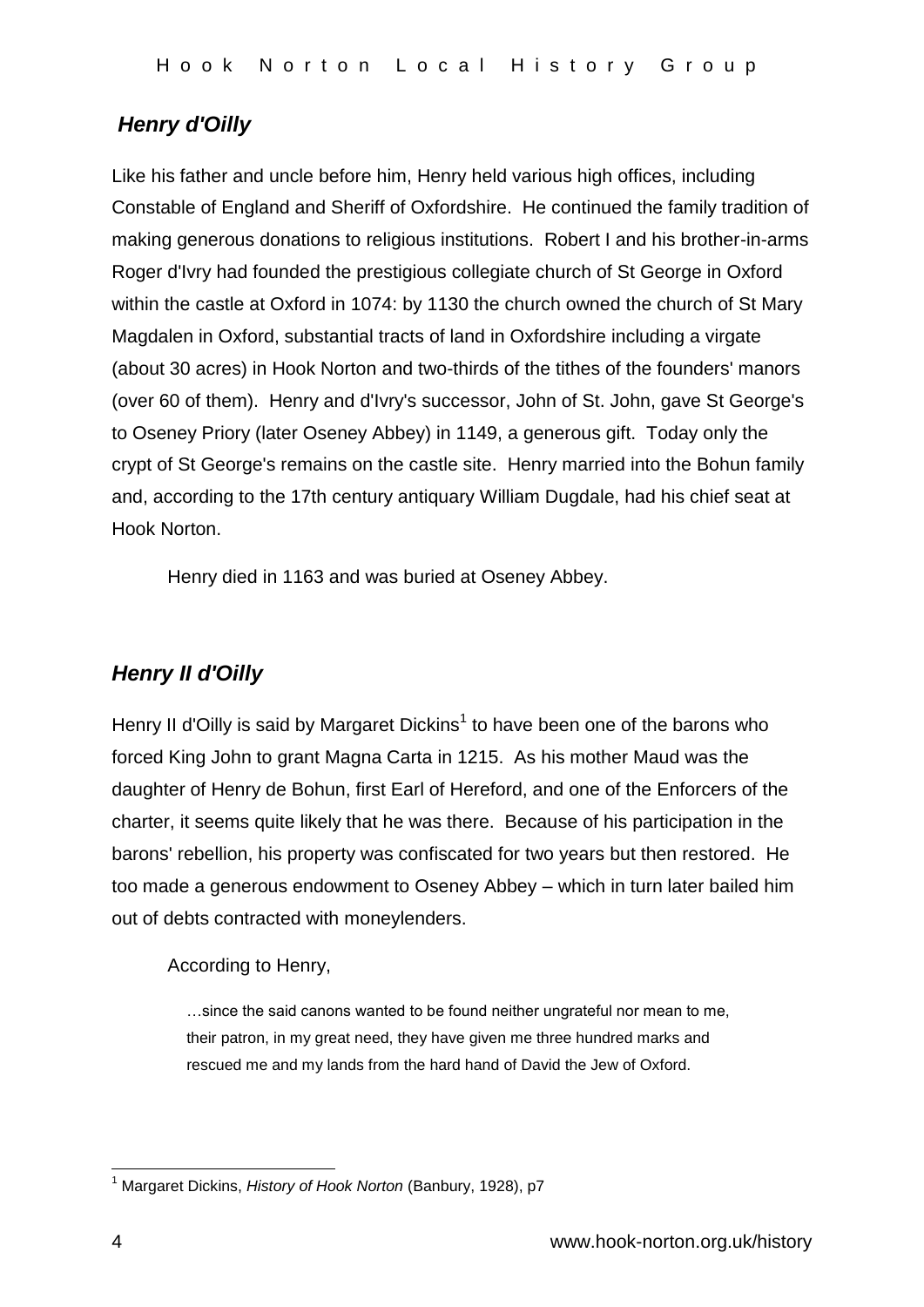Though he married twice and had a daughter, she must have predeceased Henry as when he died in 1232, he was succeeded by his sister Margery's son, Thomas, Earl of Warwick.



Family Tree of the D'Oilly family in Hook Norton

Derived from the Introduction by Andrew Clark to the Oseney English Register

(Note that spellings vary: d'Oilly could be D'Oyly, D'Oyley, Doyley, de Oiley, or De Oilgi. Saxon names could be given a Norman form. Ealdgyth or Alditha, Robert d'Oilly's wife, was sometimes called Edith.)

#### *The last d'Oilly lords of Hook Norton manor*

As tenants or villagers had to pay a heriot to the lord of the manor to suceed to land or common rights, so Thomas, Earl of Warwick, had to pay the King a fee (a "relief") for the privilege of inheriting the barony of Hook Norton: in his case, it was the sum of one hundred pounds and two horses. He was knighted at Gloucester and in 1241 he paid to opt out of an expedition into France. When he died, childless, in 1242, his widow Ela received the King's approval to succeed to the manor of Hook Norton. The obligation he placed upon her was to carve before him at Christmas. She was also granted a Free Warren at Hook Norton: no one could take any game without her